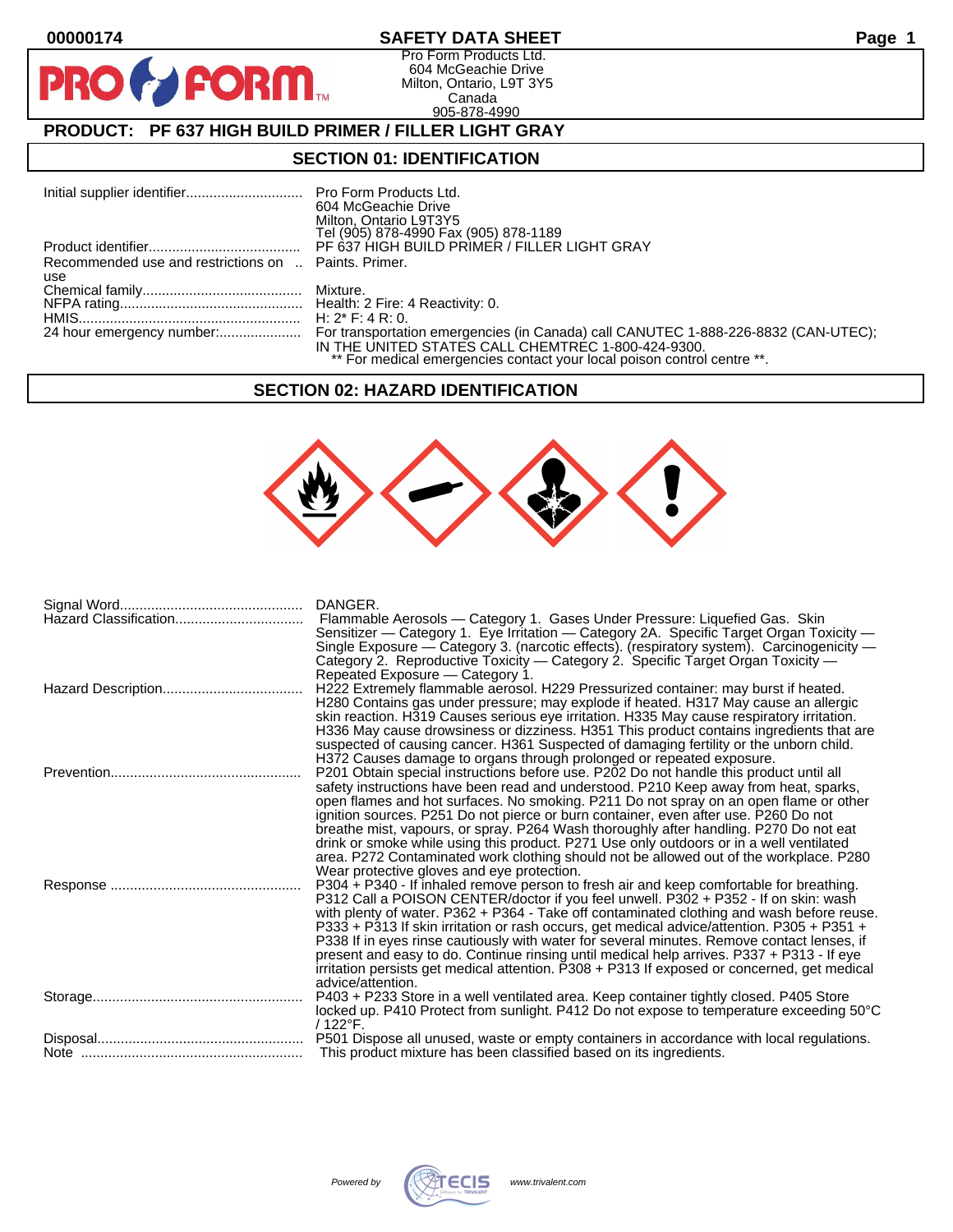## **SECTION 03: COMPOSITION / INFORMATION ON INGREDIENTS**

| CHEMICAL NAME AND SYNONYMS | CAS#           | WT.%      |  |
|----------------------------|----------------|-----------|--|
| Acetone                    | 67-64-1        | 15-40     |  |
| Propane                    | 74-98-6        | 10-30     |  |
| Talc                       | 14807-96-6     | $5 - 10$  |  |
| <b>Isobutyl Acetate</b>    | 110-19-0       | $5 - 10$  |  |
| tert-Butyl acetate         | 540-88-5       | $5 - 10$  |  |
| Isobutane                  | 75-28-5        | $5 - 10$  |  |
| Methyl Isobutyl Ketone     | 108-10-1       | $5 - 10$  |  |
| Methyl Ethyl Ketone        | 78-93-3        | $3 - 7$   |  |
| n-Butyl Acetate            | 123-86-4       | $1 - 5$   |  |
| <b>Titanium Dioxide</b>    | 13463-67-7     | $1 - 5$   |  |
| Ethyl 3-Ethoxypropionate   | 763-69-9       | $1 - 5$   |  |
| Xylene                     | 1330-20-7      | $0.1 - 1$ |  |
| Bisphenol A Epoxy Resin    | 25068-38-6     | $0.1 - 1$ |  |
| Ethylbenzene               | $100 - 41 - 4$ | $0.1 - 1$ |  |
| Carbon Black               | 1333-86-4      | < 0.1     |  |
| Toluene                    | 108-88-3       | < 0.1     |  |

#### **SECTION 04: FIRST-AID MEASURES** Eye contact................................................ Check for and remove any contact lenses, if safe and easy to do so. In case of contact, immediately flush eyes, keeping eyelids open, with plenty of water for at least 15 minutes. Obtain medical attention. Skin contact............................................... Remove all contaminated clothing and immediately wash the exposed areas with copious amounts of water for a minimum of 30 minutes or up to 60 minutes for critical body areas. If irritation persists, seek medical attention. Inhalation................................................... If inhaled, remove to fresh air. If not breathing, give artificial respiration. If breathing is difficult, give oxygen, obtain medical attention. Ingestion.................................................... If ingestion is suspected, contact physician or poison control center immediately. Do not induce vomiting. If spontaneous vomiting occurs have victim lean forward with head down to prevent aspiration of fluid into the lungs. Never give anything by mouth to an unconscious person. Most important symptoms and effects, ..... Harmful if swallowed, in contact with skin or if inhaled. Causes serious eye irritation.<br>Symptoms may include stinging, tearing, redness, swelling, and blurred vision. Direction. whether acute or delayed Symptoms may include stinging, tearing, redness, swelling, and blurred vision. Direct contact with eyes may cause temporary irritation. Can cause skin sensitization. Vapors have a narcotic effect and may cause headache, fatigue, dizziness and nausea. This product contains ingredients that may cause cancer. This product contains ingredients that are suspected of damaging fertility or the unborn child. Causes damage to organs through prolonged or repeated exposure. Additional information................................ Treat victims symptomatically. The main hazard from ingestion is aspiration of the liquid into the lungs producing chemical pneumonitis. In the event of an incident involving this product ensure that medical authorities are provided a copy of this safety data sheet.

# **SECTION 05: FIRE-FIGHTING MEASURES**

| Suitable and unsuitable extinguishing                                                                  | "Alcohol" foam, CO2, dry chemical. Water fog. Do not use water in a jet.                                                                                                                                                                                                |
|--------------------------------------------------------------------------------------------------------|-------------------------------------------------------------------------------------------------------------------------------------------------------------------------------------------------------------------------------------------------------------------------|
| media<br>Specific hazards arising from the<br>hazardous product, such as the nature of                 | Extremely flammable aerosol. Aerosol can will explode if heated. Thermal decomposition<br>products are toxic. May include: Oxides of carbon (CO, CO2). Hydrocarbon fumes and                                                                                            |
| any hazardous combustion products<br>Special protective equipment and<br>precautions for fire-fighters | smoke.<br>Extremely flammable aerosol. Heat will cause pressure buildup and may cause explosive<br>rupture. Cool fire-exposed containers with cold water spray. Heat will cause pressure                                                                                |
|                                                                                                        | buildup and may cause explosive rupture. Firefighter should be equipped with<br>self-contained breathing apparatus and full protective clothing to protect against potentially toxic and irritating fumes. Keep run-off water from entering sewers and other waterways. |
|                                                                                                        | Dike for water control.                                                                                                                                                                                                                                                 |

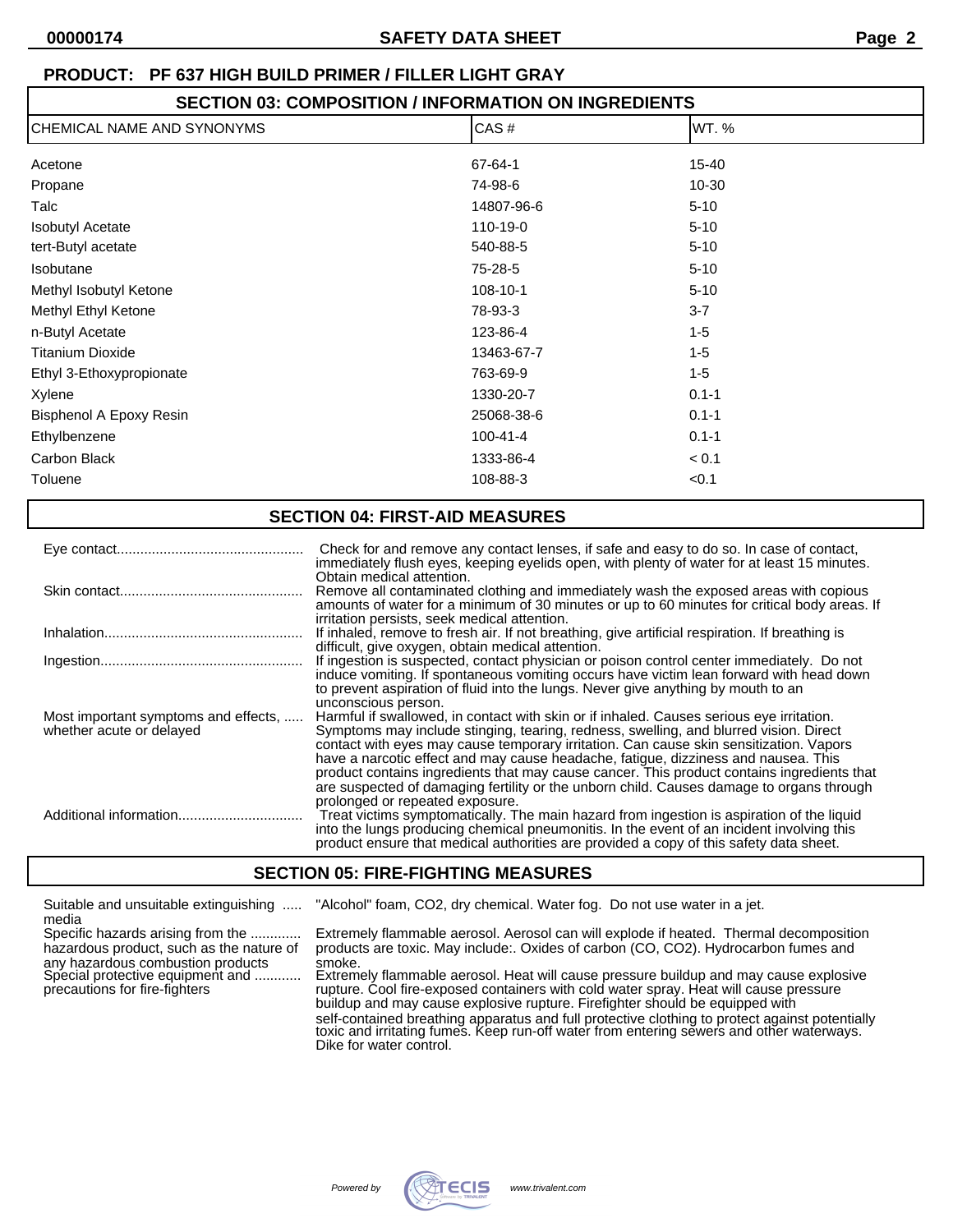# **SECTION 06: ACCIDENTAL RELEASE MEASURES**

| Personal precautions, protective<br>equipment and emergency procedures | No action shall be taken involving any personal risk or without suitable training. Isolate area<br>and keep unauthorized people away. Do not walk through spilled material. Wear<br>recommended protective equipment. Ventilate. Open windows and doors to allow air<br>circulation. Dike area to prevent spreading. The use of absorbent socks or spill pillows<br>may be required. Stop leak if safe to do so. Prevent runoff into drains, sewers, and other<br>waterways. Equipment should be grounded. Use non-sparking tools and equipment to pick<br>up the spilled material. |
|------------------------------------------------------------------------|-------------------------------------------------------------------------------------------------------------------------------------------------------------------------------------------------------------------------------------------------------------------------------------------------------------------------------------------------------------------------------------------------------------------------------------------------------------------------------------------------------------------------------------------------------------------------------------|
| Methods and materials for containment<br>and cleaning up               |                                                                                                                                                                                                                                                                                                                                                                                                                                                                                                                                                                                     |
|                                                                        | Evacuate all non-essential personnel. Ventilate. Eliminate all sources of ignition. Avoid all<br>personal contact. Contain the spill. Prevent runoff into drains, sewers, and other<br>waterways. Absorb with earth, sand, or another dry inert material. Place in metal containers<br>for recovery or disposal. . Spilled material and water rinses are classified as chemical                                                                                                                                                                                                     |

waste, and must be disposed of in accordance with current local, provincial, state, and

## **SECTION 07: HANDLING AND STORAGE**

federal regulations.

| Precautions for safe handling                                   | Pressurized container: Do not pierce or burn, even after use. Do not use if spray button is<br>missing or defective. Do not spray on a naked flame or any other incandescent material.<br>Do not smoke while using or until sprayed surface is thoroughly dry. Do not pressurize, cut,<br>weld, braze, solder, drill, grind, or expose empty containers to heat, sparks or open flames.<br>Keep away from heat, sparks, and open flame. Always adopt precautionary measures<br>against build-up of static which may arise from appliances, handling and the containers in<br>which product is packed. Ground handling equipment. Avoid all skin contact and ventilate<br>adequately, otherwise wear an appropriate breathing apparatus. Avoid breathing vapours<br>or mist. Handle and open container with care. Employees should wash hands and face<br>before eating or drinking. |
|-----------------------------------------------------------------|-------------------------------------------------------------------------------------------------------------------------------------------------------------------------------------------------------------------------------------------------------------------------------------------------------------------------------------------------------------------------------------------------------------------------------------------------------------------------------------------------------------------------------------------------------------------------------------------------------------------------------------------------------------------------------------------------------------------------------------------------------------------------------------------------------------------------------------------------------------------------------------|
| Conditions for safe storage, including any<br>incompatibilities | Keep away from heat, sparks, and open flames. Store away from oxidizing and reducing<br>materials. Keep container closed when not in use. Store away from sunlight. Do not store<br>above 50 deg C.                                                                                                                                                                                                                                                                                                                                                                                                                                                                                                                                                                                                                                                                                 |

# **SECTION 08: EXPOSURE CONTROLS / PERSONAL PROTECTION**

| <b>INGREDIENTS</b>       | <b>ACGIH TLV</b><br><b>TWA</b>                    | <b>STEL</b>     | <b>OSHA PEL</b><br>PEL | <b>STEL</b>     | <b>NIOSH</b><br><b>REL</b> |
|--------------------------|---------------------------------------------------|-----------------|------------------------|-----------------|----------------------------|
| Acetone                  | 250 ppm TLV<br>CA ON: 500ppm (TWA); 750ppm (STEL) | 500 ppm         | $1,000$ ppm            | Not established | $250$ ppm                  |
| Propane                  | 1,000 ppm                                         | Not established | 1,000 ppm              | Not established | 1,000 ppm                  |
| Talc                     | $2 \text{ mg/m}$ 3                                | Not established | 2 mg/m3 TWA            | Not established | Not established            |
|                          | CA ON: 2mg/kg (TWA)                               |                 |                        |                 |                            |
| <b>Isobutyl Acetate</b>  | 50 ppm                                            | $150$ ppm       | $150$ ppm              | Not established | $150$ ppm                  |
| tert-Butyl acetate       | 200 ppm                                           | Not established | 200 ppm                | Not established | 200 ppm                    |
|                          | CA ON: 50ppm (TWA), 150ppm (STEL)                 |                 |                        |                 |                            |
| Isobutane                | Not established                                   | Not established | Not established        | Not established | 800 ppm                    |
| Methyl Isobutyl Ketone   | 50 ppm                                            | 75 ppm          | $100$ ppm              | Not established | 50 ppm / STEL 75<br>ppm    |
|                          | ON: 20 ppm (TWA), 75 ppm (STEL)                   |                 |                        |                 |                            |
| Methyl Ethyl Ketone      | 200 ppm                                           | 300 ppm         | $200$ ppm              | Not established | 200 ppm TWA                |
|                          | CA ON: 200ppm (TWA), 300ppm (STEL)                |                 |                        |                 |                            |
| n-Butyl Acetate          | 50 ppm                                            | 150 ppm         | $150$ ppm              | 200 ppm         | 150 ppm / STEL 200<br>ppm  |
|                          | CA ON: 50ppm (TWA), 150ppm (STEL)                 |                 |                        |                 |                            |
| <b>Titanium Dioxide</b>  | 10 mg/m $3$<br>CA ON: 10 mg/m3 (TWA)              | Not established | $15 \text{ mg/m}$      | Not established | Not established            |
| Ethyl 3-Ethoxypropionate | Not established                                   | Not established | Not established        | Not established | Not established            |
| Xylene                   | 50 ppm                                            | $150$ ppm       | 100 ppm TWA            | Not established | Not established            |
|                          | CA ON: 100ppm (TWA); 150ppm (STEL)                |                 |                        |                 |                            |
| Bisphenol A Epoxy Resin  | Not established                                   | Not established | Not established        | Not established | Not established            |

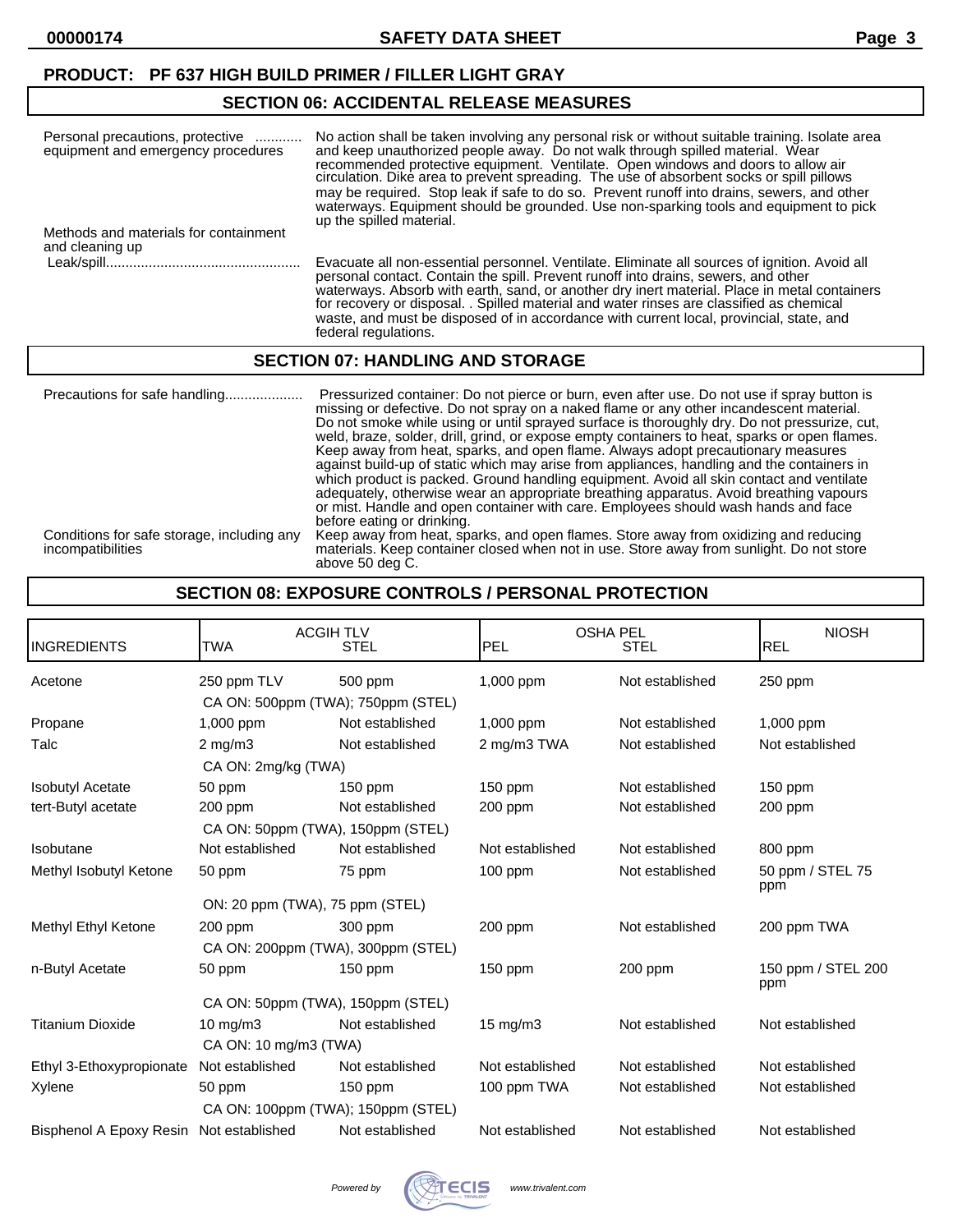# **SECTION 08: EXPOSURE CONTROLS / PERSONAL PROTECTION**

| <b>INGREDIENTS</b>               | <b>TWA</b>         | <b>ACGIH TLV</b><br><b>STEL</b>                                                                                                                                                                                                                                    | <b>PEL</b>                                                                               | <b>OSHA PEL</b><br><b>STEL</b>                                                                                                                                                                                                                                                                                                                                                                                                                            | <b>NIOSH</b><br><b>REL</b> |
|----------------------------------|--------------------|--------------------------------------------------------------------------------------------------------------------------------------------------------------------------------------------------------------------------------------------------------------------|------------------------------------------------------------------------------------------|-----------------------------------------------------------------------------------------------------------------------------------------------------------------------------------------------------------------------------------------------------------------------------------------------------------------------------------------------------------------------------------------------------------------------------------------------------------|----------------------------|
| Ethylbenzene                     | $100$ ppm          | $125$ ppm                                                                                                                                                                                                                                                          | $100$ ppm                                                                                | Not established                                                                                                                                                                                                                                                                                                                                                                                                                                           | 100 ppm / STEL 125<br>ppm  |
|                                  | CA ON: 20ppm (TWA) |                                                                                                                                                                                                                                                                    |                                                                                          |                                                                                                                                                                                                                                                                                                                                                                                                                                                           |                            |
| Carbon Black                     | $3 \text{ mg/m}$   | Not established                                                                                                                                                                                                                                                    | $3.5 \text{ mg/m}$ 3                                                                     | Not established                                                                                                                                                                                                                                                                                                                                                                                                                                           | $3.5$ mg/m $3$             |
|                                  |                    | CA ON: 3 mg/m3 (Inhalable) TWA                                                                                                                                                                                                                                     |                                                                                          |                                                                                                                                                                                                                                                                                                                                                                                                                                                           |                            |
| Toluene                          | 20 ppm             | Not established                                                                                                                                                                                                                                                    | $200$ ppm                                                                                | 500 ppm 10 minutes                                                                                                                                                                                                                                                                                                                                                                                                                                        | 100 ppm / STEL 150<br>ppm  |
|                                  | CA ON: TWA: 20 ppm |                                                                                                                                                                                                                                                                    |                                                                                          |                                                                                                                                                                                                                                                                                                                                                                                                                                                           |                            |
| Appropriate engineering controls |                    | adequate ventilation. Explosion-proof exhaust ventilation.                                                                                                                                                                                                         |                                                                                          | Provide natural or mechanical ventilation to control exposure levels below airborne<br>exposure limits. Local mechanical exhaust ventilation should be used at sources of air<br>contamination, such as open process equipment, or during purging operations, to capture<br>gases and fumes that may be emitted. Standard reference sources regarding industrial<br>ventilation (ie. ACGIH industrial ventilation) should be consulted for guidance about |                            |
| Personal Protective Equipment    |                    |                                                                                                                                                                                                                                                                    |                                                                                          |                                                                                                                                                                                                                                                                                                                                                                                                                                                           |                            |
|                                  |                    |                                                                                                                                                                                                                                                                    |                                                                                          | Local exhaust ventilation is recommended. Wear an appropriate, properly fitted respirator<br>when contaminant levels exceed the recommended exposure limits.                                                                                                                                                                                                                                                                                              |                            |
| exists.                          |                    |                                                                                                                                                                                                                                                                    | Chemical safety goggles. Chemical safety goggles and full faceshield if splash hazard    |                                                                                                                                                                                                                                                                                                                                                                                                                                                           |                            |
|                                  |                    |                                                                                                                                                                                                                                                                    | Wear skin protection equipment. The selection of this equipment depends on the nature of |                                                                                                                                                                                                                                                                                                                                                                                                                                                           |                            |
|                                  |                    | the work to be done.<br>Wear adequate protective clothes.<br>Safety boots per local regulations.<br>Emergency showers and eye wash stations should be available. Employees should wash<br>their hands and face before eating, drinking, or using tobacco products. |                                                                                          |                                                                                                                                                                                                                                                                                                                                                                                                                                                           |                            |

# **SECTION 09: PHYSICAL AND CHEMICAL PROPERTIES**

| Appearance/Physical state                                                                                                                  | Aerosol.<br>Gray.<br>Aromatic. Sweet odour.<br>Not available.                                            |
|--------------------------------------------------------------------------------------------------------------------------------------------|----------------------------------------------------------------------------------------------------------|
| Odour threshold (ppm)<br>Melting / Freezing point (deg C)<br>Initial boiling point / boiling range (deg C).<br>Flash point (deg C), method | Not applicable.<br>Not available.<br>(acetone). 56°C (133 F).<br>$-18^{\circ}$ C. (acetone).<br>No data. |
| Flammability (solids and gases)                                                                                                            | Flammable aerosol.                                                                                       |
| Upper flammable limit (% vol)                                                                                                              | 9.5. (Propane).                                                                                          |
| Lower flammable limit (% vol)                                                                                                              | 2.0. (Propane).                                                                                          |
| Vapour pressure (mm Hg)                                                                                                                    | Aerosol vapour pressure: 55-65 psig @ 20°C.                                                              |
|                                                                                                                                            | No data.                                                                                                 |
| Relative Density (Specific Gravity)                                                                                                        | $0.85 - 0.89$ .                                                                                          |
|                                                                                                                                            | $7.10 - 7.43$                                                                                            |
|                                                                                                                                            | No data.                                                                                                 |
| Partition coefficient - n-octanol/water                                                                                                    | Not available.                                                                                           |
| Auto ignition temperature (deg C)                                                                                                          | (Propane). $450^{\circ}$ C.                                                                              |
| Decomposition temperature                                                                                                                  | Not available.                                                                                           |
|                                                                                                                                            | Not available.                                                                                           |
|                                                                                                                                            | 3.34 lbs/USG.                                                                                            |

#### **SECTION 10: STABILITY AND REACTIVITY**

|                                                                             | Product is stable; hazardous polymerization will not occur.<br>Stable at normal temperatures and pressures. |
|-----------------------------------------------------------------------------|-------------------------------------------------------------------------------------------------------------|
| Possibility of hazardous reactions<br>Conditions to avoid, including static | Hazardous polymerization will not occur.<br>Keep away from heat. Electrostatic charge.                      |
| discharge, shock or vibration                                               | Strong oxidizing agents. Keep away from heat.                                                               |
| Hazardous decomposition products                                            | See hazardous combustion products section 5.                                                                |

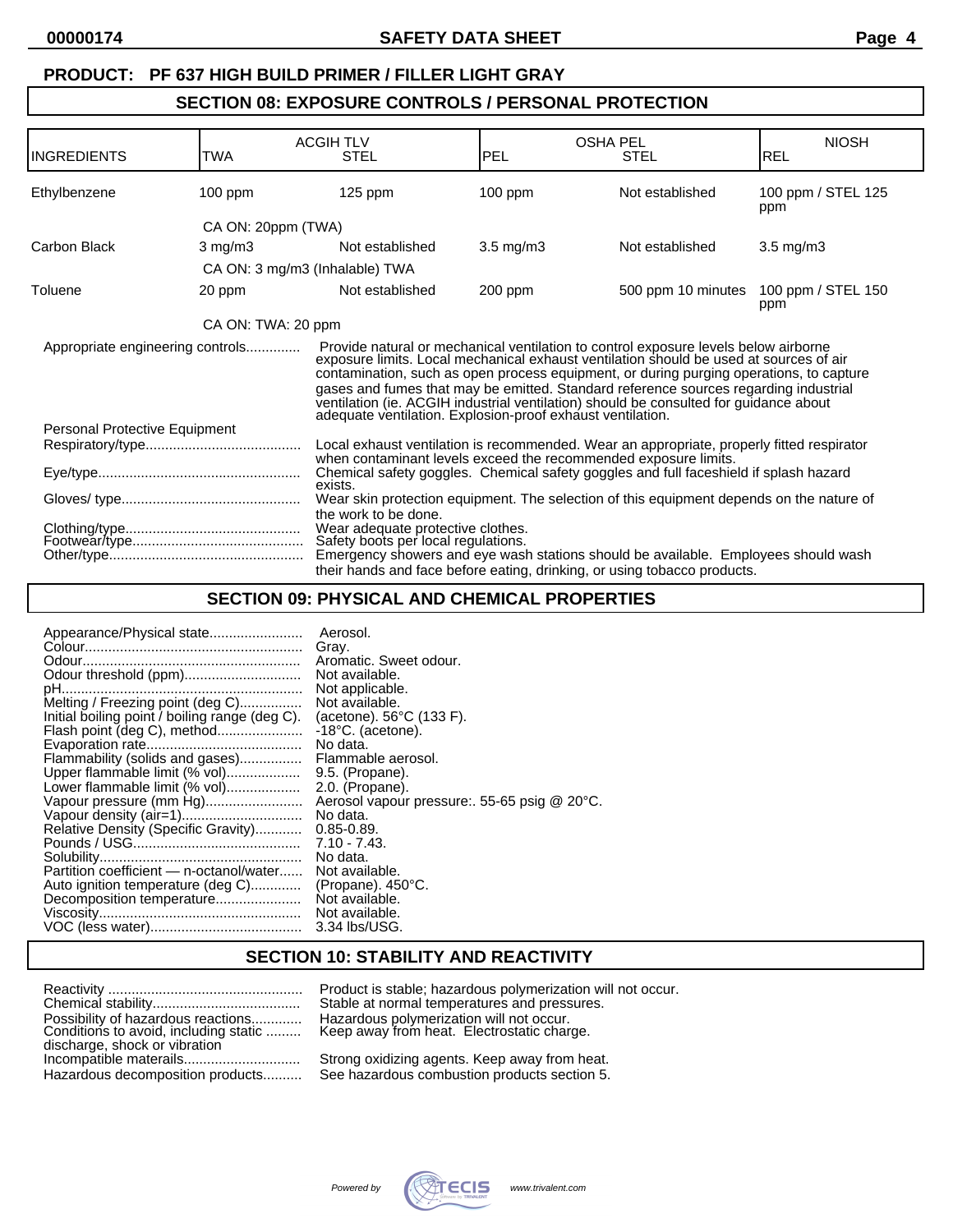# **SECTION 11: TOXICOLOGICAL INFORMATION**

| <b>INGREDIENTS</b>                                       |                                        | <b>LC50</b>                                                                                                                                                                                                                                                                                                                                                                                                                                                                                                                                                                                                                                                                                                                                                                                                                                                                                                                                                                                                                                                                                                                                                                                                                                                                                                                                                                                                                                                                                                                                                                                                                                                                                                                                                                                                                                                                                                                                                                                                                                                                                                                                                                                                                                                                                                                                                                                                                                                                                                                                            | LD50                                                                                 |
|----------------------------------------------------------|----------------------------------------|--------------------------------------------------------------------------------------------------------------------------------------------------------------------------------------------------------------------------------------------------------------------------------------------------------------------------------------------------------------------------------------------------------------------------------------------------------------------------------------------------------------------------------------------------------------------------------------------------------------------------------------------------------------------------------------------------------------------------------------------------------------------------------------------------------------------------------------------------------------------------------------------------------------------------------------------------------------------------------------------------------------------------------------------------------------------------------------------------------------------------------------------------------------------------------------------------------------------------------------------------------------------------------------------------------------------------------------------------------------------------------------------------------------------------------------------------------------------------------------------------------------------------------------------------------------------------------------------------------------------------------------------------------------------------------------------------------------------------------------------------------------------------------------------------------------------------------------------------------------------------------------------------------------------------------------------------------------------------------------------------------------------------------------------------------------------------------------------------------------------------------------------------------------------------------------------------------------------------------------------------------------------------------------------------------------------------------------------------------------------------------------------------------------------------------------------------------------------------------------------------------------------------------------------------------|--------------------------------------------------------------------------------------|
| Acetone                                                  |                                        | 50,100 mg/m3 8 hours, rat                                                                                                                                                                                                                                                                                                                                                                                                                                                                                                                                                                                                                                                                                                                                                                                                                                                                                                                                                                                                                                                                                                                                                                                                                                                                                                                                                                                                                                                                                                                                                                                                                                                                                                                                                                                                                                                                                                                                                                                                                                                                                                                                                                                                                                                                                                                                                                                                                                                                                                                              | 5,800 mg/kg (rat oral)                                                               |
| Propane                                                  |                                        | >1,464 mg/L 15 minutes rat                                                                                                                                                                                                                                                                                                                                                                                                                                                                                                                                                                                                                                                                                                                                                                                                                                                                                                                                                                                                                                                                                                                                                                                                                                                                                                                                                                                                                                                                                                                                                                                                                                                                                                                                                                                                                                                                                                                                                                                                                                                                                                                                                                                                                                                                                                                                                                                                                                                                                                                             | Not available                                                                        |
| Talc                                                     |                                        | Not available                                                                                                                                                                                                                                                                                                                                                                                                                                                                                                                                                                                                                                                                                                                                                                                                                                                                                                                                                                                                                                                                                                                                                                                                                                                                                                                                                                                                                                                                                                                                                                                                                                                                                                                                                                                                                                                                                                                                                                                                                                                                                                                                                                                                                                                                                                                                                                                                                                                                                                                                          | Not available                                                                        |
| <b>Isobutyl Acetate</b>                                  |                                        | $>13.24$ mg/L /6 h rat                                                                                                                                                                                                                                                                                                                                                                                                                                                                                                                                                                                                                                                                                                                                                                                                                                                                                                                                                                                                                                                                                                                                                                                                                                                                                                                                                                                                                                                                                                                                                                                                                                                                                                                                                                                                                                                                                                                                                                                                                                                                                                                                                                                                                                                                                                                                                                                                                                                                                                                                 | 15400 mg/kg (rat oral),<br>>17400 mg/kg (rabbit dermal)                              |
| tert-Butyl acetate                                       |                                        | $>2,230$ mg/m3 4 hours rat                                                                                                                                                                                                                                                                                                                                                                                                                                                                                                                                                                                                                                                                                                                                                                                                                                                                                                                                                                                                                                                                                                                                                                                                                                                                                                                                                                                                                                                                                                                                                                                                                                                                                                                                                                                                                                                                                                                                                                                                                                                                                                                                                                                                                                                                                                                                                                                                                                                                                                                             | 4,100 mg/kg (rat, oral);<br>>2,000 mg/kg (rabbit, dermal)                            |
| Isobutane                                                |                                        | 52 mg/L 1 hour mouse                                                                                                                                                                                                                                                                                                                                                                                                                                                                                                                                                                                                                                                                                                                                                                                                                                                                                                                                                                                                                                                                                                                                                                                                                                                                                                                                                                                                                                                                                                                                                                                                                                                                                                                                                                                                                                                                                                                                                                                                                                                                                                                                                                                                                                                                                                                                                                                                                                                                                                                                   | Not available                                                                        |
| Methyl Isobutyl Ketone                                   |                                        | 8.2 - 16.4 mg/L 4 hours rat                                                                                                                                                                                                                                                                                                                                                                                                                                                                                                                                                                                                                                                                                                                                                                                                                                                                                                                                                                                                                                                                                                                                                                                                                                                                                                                                                                                                                                                                                                                                                                                                                                                                                                                                                                                                                                                                                                                                                                                                                                                                                                                                                                                                                                                                                                                                                                                                                                                                                                                            | 2080 mg/kg rat oral >16,000<br>mg/kg rabbit dermal                                   |
| Methyl Ethyl Ketone                                      |                                        | $>5,000$ ppm (6 hours, rat),<br>11000 ppm (45 minutes, mouse)                                                                                                                                                                                                                                                                                                                                                                                                                                                                                                                                                                                                                                                                                                                                                                                                                                                                                                                                                                                                                                                                                                                                                                                                                                                                                                                                                                                                                                                                                                                                                                                                                                                                                                                                                                                                                                                                                                                                                                                                                                                                                                                                                                                                                                                                                                                                                                                                                                                                                          | 3,400 mg/kg (rat, oral),<br>>8000 mg/kg (rabbit, dermal),<br>670 mg/kg (mouse, oral) |
| n-Butyl Acetate                                          |                                        | >33 mg/L vapour,<br>5.2 mg/L<br>(rat) dust/mist                                                                                                                                                                                                                                                                                                                                                                                                                                                                                                                                                                                                                                                                                                                                                                                                                                                                                                                                                                                                                                                                                                                                                                                                                                                                                                                                                                                                                                                                                                                                                                                                                                                                                                                                                                                                                                                                                                                                                                                                                                                                                                                                                                                                                                                                                                                                                                                                                                                                                                        | 10760 mg/kg (rat, oral)<br>14112 mg/kg (rabbit, dermal)                              |
| <b>Titanium Dioxide</b>                                  |                                        | $>6.8$ mg/L (4 hr)                                                                                                                                                                                                                                                                                                                                                                                                                                                                                                                                                                                                                                                                                                                                                                                                                                                                                                                                                                                                                                                                                                                                                                                                                                                                                                                                                                                                                                                                                                                                                                                                                                                                                                                                                                                                                                                                                                                                                                                                                                                                                                                                                                                                                                                                                                                                                                                                                                                                                                                                     | > 10,000 mg/kg (rat, oral) ><br>10,000 mg/kg (rabbit, dermal)                        |
| Ethyl 3-Ethoxypropionate                                 |                                        | >998 ppm 6 hours                                                                                                                                                                                                                                                                                                                                                                                                                                                                                                                                                                                                                                                                                                                                                                                                                                                                                                                                                                                                                                                                                                                                                                                                                                                                                                                                                                                                                                                                                                                                                                                                                                                                                                                                                                                                                                                                                                                                                                                                                                                                                                                                                                                                                                                                                                                                                                                                                                                                                                                                       | 4,309 mg/kg rat oral<br>4,080<br>mg/kg rabbit dermal                                 |
| Xylene                                                   |                                        | 6350 ppm 4 hours rat                                                                                                                                                                                                                                                                                                                                                                                                                                                                                                                                                                                                                                                                                                                                                                                                                                                                                                                                                                                                                                                                                                                                                                                                                                                                                                                                                                                                                                                                                                                                                                                                                                                                                                                                                                                                                                                                                                                                                                                                                                                                                                                                                                                                                                                                                                                                                                                                                                                                                                                                   | >3523 mg/kg rat oral                                                                 |
| Bisphenol A Epoxy Resin                                  |                                        | Not Available                                                                                                                                                                                                                                                                                                                                                                                                                                                                                                                                                                                                                                                                                                                                                                                                                                                                                                                                                                                                                                                                                                                                                                                                                                                                                                                                                                                                                                                                                                                                                                                                                                                                                                                                                                                                                                                                                                                                                                                                                                                                                                                                                                                                                                                                                                                                                                                                                                                                                                                                          | >10000 mg/kg (rat oral)                                                              |
| Ethylbenzene                                             |                                        | No data                                                                                                                                                                                                                                                                                                                                                                                                                                                                                                                                                                                                                                                                                                                                                                                                                                                                                                                                                                                                                                                                                                                                                                                                                                                                                                                                                                                                                                                                                                                                                                                                                                                                                                                                                                                                                                                                                                                                                                                                                                                                                                                                                                                                                                                                                                                                                                                                                                                                                                                                                | 3,500 mg/kg rat oral<br>17,800 mg/kg rabbit dermal                                   |
| Carbon Black                                             |                                        | Not available                                                                                                                                                                                                                                                                                                                                                                                                                                                                                                                                                                                                                                                                                                                                                                                                                                                                                                                                                                                                                                                                                                                                                                                                                                                                                                                                                                                                                                                                                                                                                                                                                                                                                                                                                                                                                                                                                                                                                                                                                                                                                                                                                                                                                                                                                                                                                                                                                                                                                                                                          | >10,000 mg/kg oral rat<br>3,000 mg/kg dermal rabbit                                  |
| Toluene                                                  |                                        | 8000ppm rat inhalation<br>400ppm mouse inhalation 24hr                                                                                                                                                                                                                                                                                                                                                                                                                                                                                                                                                                                                                                                                                                                                                                                                                                                                                                                                                                                                                                                                                                                                                                                                                                                                                                                                                                                                                                                                                                                                                                                                                                                                                                                                                                                                                                                                                                                                                                                                                                                                                                                                                                                                                                                                                                                                                                                                                                                                                                 | 5,000 mg/kg rat oral;<br>12,124 mg/kg rabbit dermal                                  |
| Effects of acute exposure<br>Effects of chronic exposure | Eye contact. Skin contact. Inhalation. | Can cause eye irritation. Symptoms include stinging, tearing, redness, and swelling of<br>eyes. Can cause skin irritation. Symptoms may include redness and burning of skin, and<br>other skin damage. Skin contact with adhesive that is not fully cured may cause an allergic<br>skin reaction or other skin irritation. Passage of this material into the body through the skin<br>is possible, but it is unlikely that this would result in harmful effects during safe handling<br>and use. Swallowing this material may be harmful or fatal. Symptoms may include severe<br>stomach and intestinal irritation (nausea, vomiting, diarrhea), abdominal pain, and vomiting<br>of blood. Swallowing this material may cause burns and destroy tissue in the mouth, throat,<br>and digestive tract. Low blood pressure and shock may occur as a result of severe tissue<br>injury. Breathing this material may be harmful or fatal. Symptoms may include severe<br>irritation and burns to the nose, throat, and respiratory tract. Symptoms are not expected at air concentrations below the recommended exposure limits, if applicable (see Section 8.).<br>Prolonged or repeated breathing of dust may result in progressive and permanent lung<br>disease (fibrosis) which may cause death from respiratory and/or heart failure. Symptoms<br>include coughing and difficult breathing which becomes worse with physical activity.<br>Another form of fibrosis, acute silicosis, can occur with exposures to very high<br>concentrations of respirable silica over shorter periods of time, sometimes as short as a<br>few months. Symptoms of acute silicosis include progressive shortness of breath, fever,<br>cough and weight loss. Acute silicosis is fatal. Breathing of glass fibers can cause<br>short-term irritation of the mouth, nose, and throat. Other symptoms may include coughing and wheezing. Because of the structure of the fibers, they do not enter the lungs (See<br>Other Health Effects). The aromatic hydrocarbon solvents in this product can be irritating to<br>the eyes, nose and throat. In high concentration, they may cause central nervous system<br>depression and narcosis characterized by nausea, lightheadedness and dizziness from<br>overexposure by inhalation. May be harmful if absorbed through the skin. Aspiration of<br>material into the lungs can cause chemical pneumonitis which can be fatal.<br>Breathing high concentrations of vapour may cause anesthetic effects and serious health |                                                                                      |
|                                                          |                                        | effects. Prolonged or repeated skin contact may cause drying or cracking of skin. May<br>cause damage to organs as a result of repeated or prolonged exposure. Chronic exposure                                                                                                                                                                                                                                                                                                                                                                                                                                                                                                                                                                                                                                                                                                                                                                                                                                                                                                                                                                                                                                                                                                                                                                                                                                                                                                                                                                                                                                                                                                                                                                                                                                                                                                                                                                                                                                                                                                                                                                                                                                                                                                                                                                                                                                                                                                                                                                        |                                                                                      |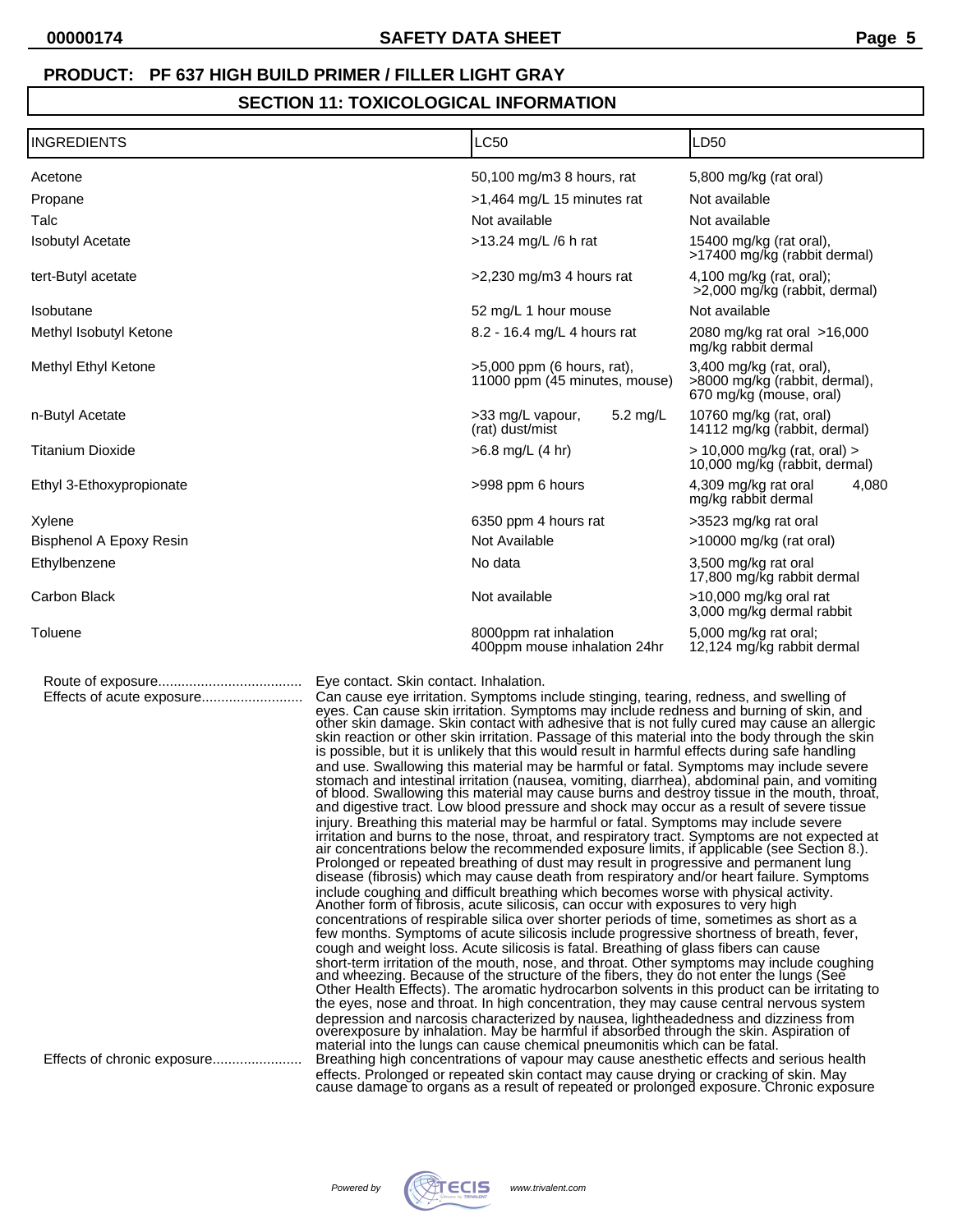## **SECTION 11: TOXICOLOGICAL INFORMATION**

|                                                                      | to organic solvent vapours have been associated with various neurotoxic effects including<br>permanent brain and/or nervous system damage, kidney, liver, blood damage and<br>reproductive effects among women. Symptoms may include nausea, vomiting, abdominal<br>pain, headache, impaired memory, loss of coordination, insomnia and breathing difficulties.                                                                                                    |
|----------------------------------------------------------------------|--------------------------------------------------------------------------------------------------------------------------------------------------------------------------------------------------------------------------------------------------------------------------------------------------------------------------------------------------------------------------------------------------------------------------------------------------------------------|
|                                                                      | Methyl Isobutyl Ketone is possibly carcinogenic to humans (IARC Group 2B). IARC has<br>classified Titanium Dioxide as a group 2B carcinogen. Xylene has been listed by IARC as a<br>Group 3; not classifiable as to its carcinogenicity to humans. IARC has classified Toluene<br>as a Group 3 (Not classifiable as to its carcinogenicity to humans); ACGIH has classified<br>Toluene as a Group A4 (Not classifiable as a human carcinogen). IARC has classified |
|                                                                      | Carbon Black as "Group 2B", possibly carcinogenic to humans, based on laboratory animal<br>inhalation studies. Ethylbenzene is classified as an A3 known animal carcinogen.<br>High level exposure to Xylene in some animal studies have been reported to cause health<br>effects on the developing embryo/fetus. The relevance of this to humans is not known.                                                                                                    |
|                                                                      | Toluene is fetotoxic in rats and mice at maternally toxic levels. Prolonged and repeated<br>exposure of pregnant animals (>1500 ppm) to Toluene have been reported to cause<br>adverse fetal developmental effects. In one study, Methyl Ethyl Ketone has been found to<br>cause embryol toxicity in large concentrations. Methyl is obutyl ketone passes through the<br>placental barrier.                                                                        |
| Sensitizing capability of material<br>Specific Target Organ Toxicity | May cause sensitization by skin contact.<br>May cause drowsiness or dizziness. May cause respiratory irritation. Causes damage to<br>organs through prolonged or repeated exposure.                                                                                                                                                                                                                                                                                |

#### **SECTION 12: ECOLOGICAL INFORMATION**

| Do not allow to enter waters, waste water or soil. |
|----------------------------------------------------|
|                                                    |

## **SECTION 13: DISPOSAL CONSIDERATIONS**

Information on safe handling for disposal . Dispose of waste in accordance with all applicable Federal, Provincial/State and local and methods of disposal, including any regulations. This material and its container must be disposed of as hazardous waste. Avoid contaminated packaging release to the environment. release to the environment.

#### **SECTION 14: TRANSPORT INFORMATION**

|                              | UN1950 - AEROSOLS, flammable - Class 2.1 - This product meets limited quantity<br>exemption when shipped in containers less than 1 Litre.                        |
|------------------------------|------------------------------------------------------------------------------------------------------------------------------------------------------------------|
|                              | UN1950 - AEROSOLS, flammable - Class 2.1 - Ltd Qty (1 Liter/0.26 Gallons).                                                                                       |
|                              | UN1950 - AEROSOLS, flammable - Class 2.1 - Limited Quantity. Do not ship by air<br>without checking appropriate IATA regulations.                                |
| IMDG Classification (Marine) | UN1950 - AEROSOLS - Class 2.1 - EmS: F-D, S-U - Limited Quantity. Check IMDG<br>regulations for limited quantity exemptions.                                     |
|                              | No.                                                                                                                                                              |
|                              | In accordance with Part 2.2.1 of the Transportation of Dangerous Goods Regulations (July<br>2, 2014) - we certify that classification of this product is correct |

#### **SECTION 15: REGULATORY INFORMATION**

| <b>SARA Title III</b>                           | On Domestic Substances List (DSL).<br>All components are listed.<br>This product is considered hazardous under the OSHA Hazard Communication Standard.                         |
|-------------------------------------------------|--------------------------------------------------------------------------------------------------------------------------------------------------------------------------------|
| Section 302 - extremely hazardous<br>substances | None.                                                                                                                                                                          |
| Section 311/312 - hazard categories             | Immediate health, delayed health, fire hazard.<br>Ethylbenzene. Methyl Isobutyl Ketone. Toluene. Xylene.                                                                       |
| EPA hazardous air pollutants (HAPS)<br>40CFR63  | Ethylbenzene. Methyl Isobutyl Ketone. Toluene. Xylene.                                                                                                                         |
|                                                 | ***! WARNING: This product can expose you to chemicals including [see below], which<br>are known to the State of California to cause birth defects or other reproductive harm. |

(Toluene). \*\*\* ! WARNING: This product can expose you to chemicals including [see below], which are known to the State of California to cause cancer . (Carbon black airborne, unbound particles of respirable size). (Ethyl benzene). (Silica, crystalline (airborne particles of respirable size). (Titanium dioxide - airborne, unbound particles of respirable size). For more information, go to www.P65Warnings.ca.gov.